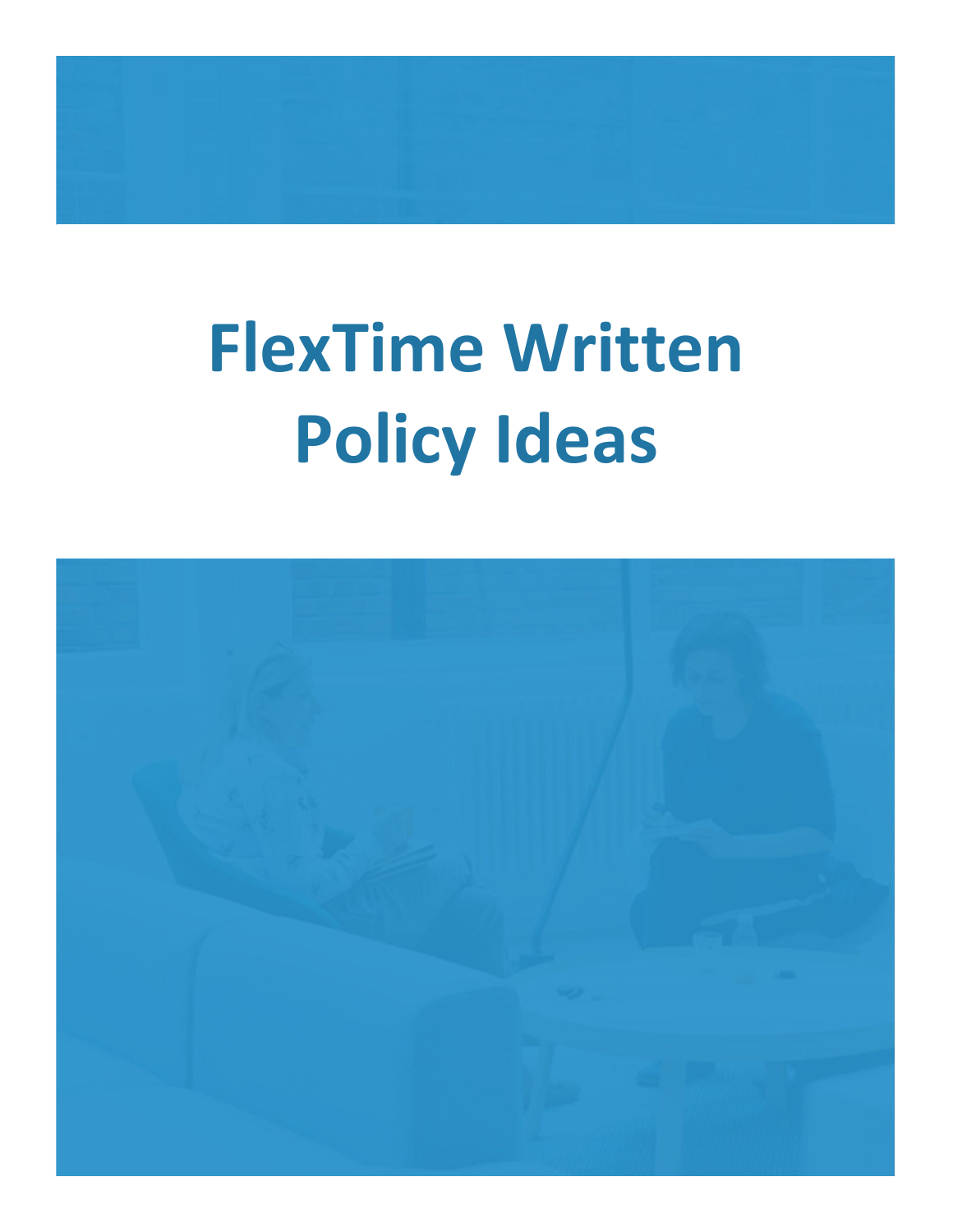



# **FlexTime Written Policy Ideas**

On the following pages, the FlexTime Works Initiative (FWI) provides basic written policy examples for the FlexTime options that you are considering for your workplace and links to some additional sources of policy development knowledge and support.

Some participants in the FWI program will be able to adapt and expand on this document's examples to develop their workplace policies, along with the supporting procedures. These examples and sources of guidance might be all you need, or your workplace might want to do additional research or employ an outside human resources specialist.

An Internet search for more ideas about developing a specific policy for your industry could return dozens if not hundreds of more ideas to review and consider. Increasing recognition of the value of FlexTime and other work-life balance initiatives has led to an increase in available support for their implementation.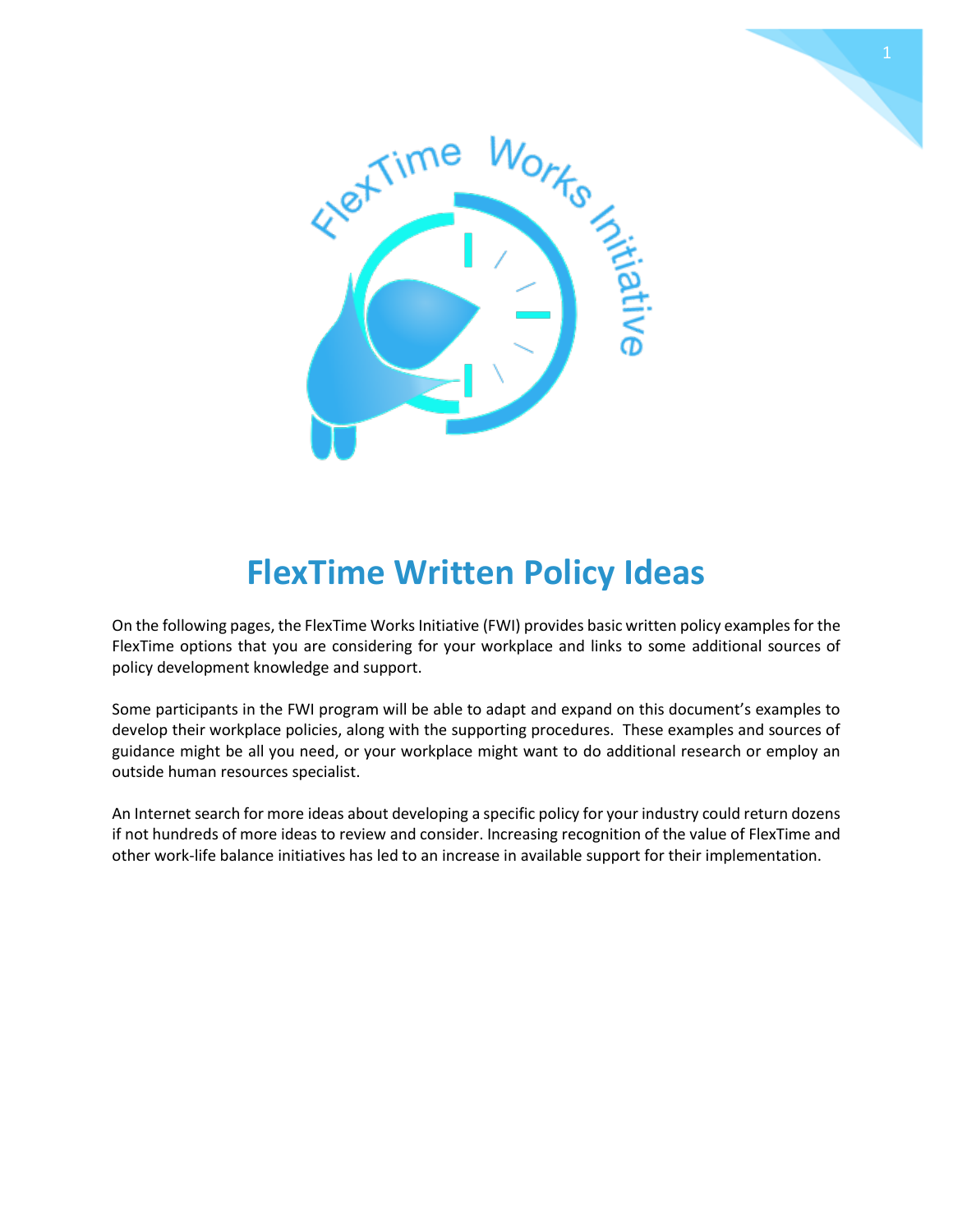# **Basic Policy Examples**

### **Time-off for Special Circumstances**

The Company's employees may request an adjustment to daily schedules to accommodate special circumstances or personal commitments. In general, employees should request time off for special circumstances or personal commitments 48 hours before the time-off is required. Requests on shorter notice will also be accommodated, provided workplace requirements can be met during the employee's requested absence from the workplace.

At the time of any request, employees must also indicate how the time-off will be made up. Employees are asked to submit their requests by email.

#### **Variable Schedule**

Employees may be eligible to work a variable schedule when their role is not client-facing and when their requested schedule accommodates eight hours of work between 7:00 am and 7:00 pm. Variable schedules allow worktimes to change daily.

Employees are required to track their daily hours at the workplace for reporting to their supervisor.

Requests will not be withheld unless their approval interferes with the smooth functioning of the workplace. Specific schedules are not guaranteed and are reviewed regularly. This policy is reviewed annually.

#### **Daily Flex-Schedule**

Employees who work a standard eight-hour day may request a variance to the usual daily start and end times. These daily Flex-Schedule options allow for starting the standard eight-hour shift between 6:30 am, and 9:30 am and ending between 2:30 pm and 5:30.

These requests will not be withheld unless their approval interferes with the functioning of the workplace. Specifically, the workplace requires that a minimum of two employees is on-site at all times and that a minimum of three is on-site between 9:00 am and 3:00 pm.

When the approval of all daily Flex-Schedule requests would interfere with the functioning of the workplace, the permission of various schedule options will rotate among employees.

Specific schedules are not guaranteed and are reviewed regularly. This policy is reviewed annually.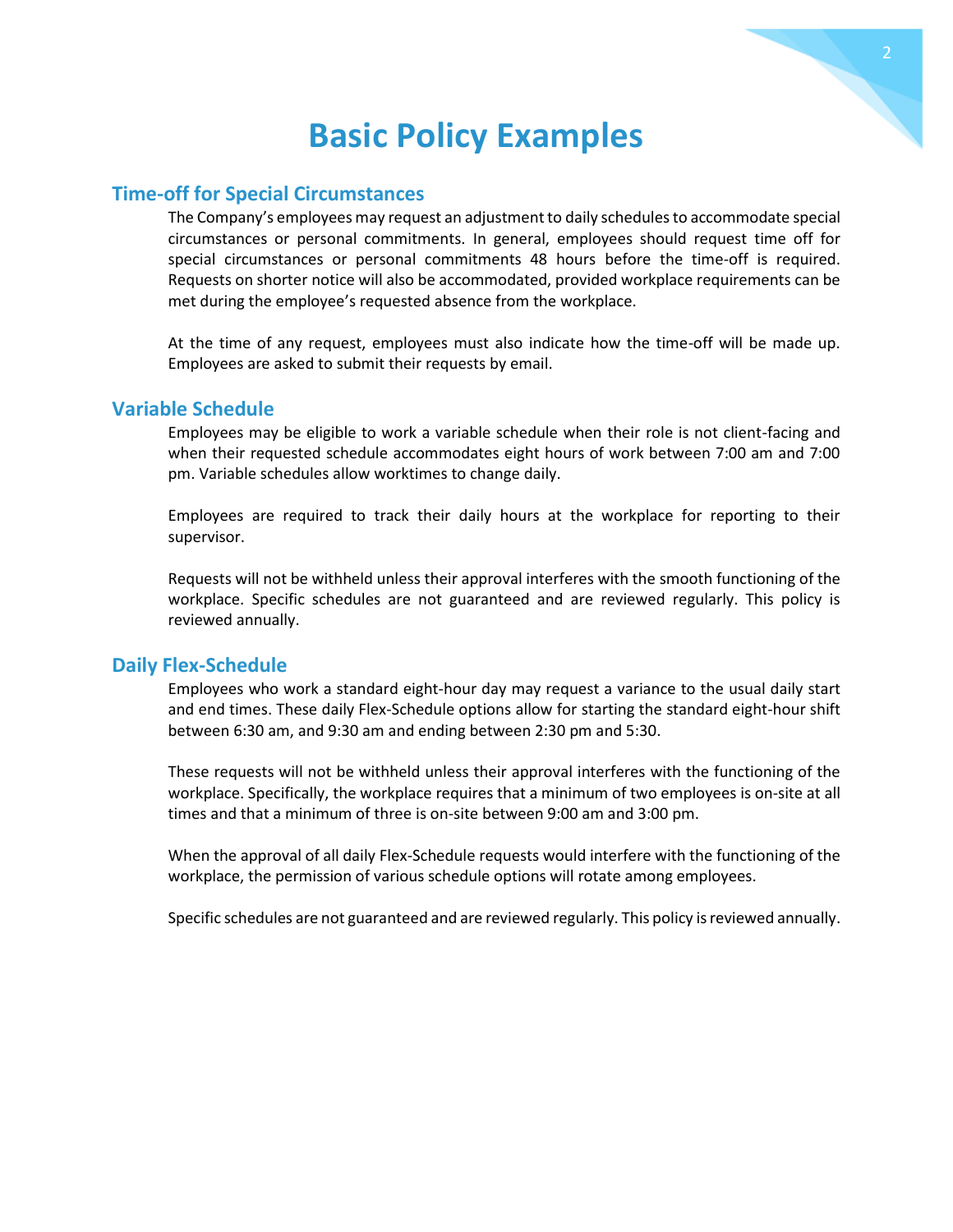

#### **Compressed Workweek**

Employees can request a compressed workweek, working a forty-hour week over four days for four and a half days.

The approvals will not be withheld unless that would interfere with the functioning of the workplace. In cases where there are multiple employee requests for the same schedule, the preferred schedules will rotate among employees every quarter. Approvals will be reviewed quarterly.

#### **Seasonal or As Needed Compressed Workweek**

Employees may work a condensed workweek during July and August, working forty hours Monday to Thursday. If all employees decide to adopt a compressed workweek, the office will be closed on Fridays in July and August.

During July and August, provided the workplace needs are met, employees may also request that their required hours be reduced with a proportionate decrease in salary. Part-time summer students can be hired to cover the hours. These requests must be made by April 30 of each year to facilitate hiring students.

Employees may also request to work a compressed workweek throughout the year for special circumstances.

#### **Time Off in Lieu or Banked Hours**

The Company does not pay overtime; employees are provided with the opportunity to accumulate Time Off in Lieu or bank overtime for time-off in the future.

Overtime is approved and tracked by management. Except in exceptional circumstances, employees must take Time Off in Lieu within six months of its accrual, and that accrual can not exceed twenty hours. Employees must request to take their Time Off in Lieu.

Any additional time worked to meet the requirements of a typical workday is not considered overtime. Overtime or Time Off in Lieu may be accrued for managing special events or at the request of management

#### **Reduced or Minimum Hours**

The Company will accommodate requests to work reduced hours by its employees provided that the requirements of the workplace can be met, including that additional staff can be hired to accommodate a reduction in the employee's hours.

Employees interested in a permanent or temporary reduction in hours are asked to make a written request to their supervisor, providing ample notice for management to adjust the staffing required to meet the request.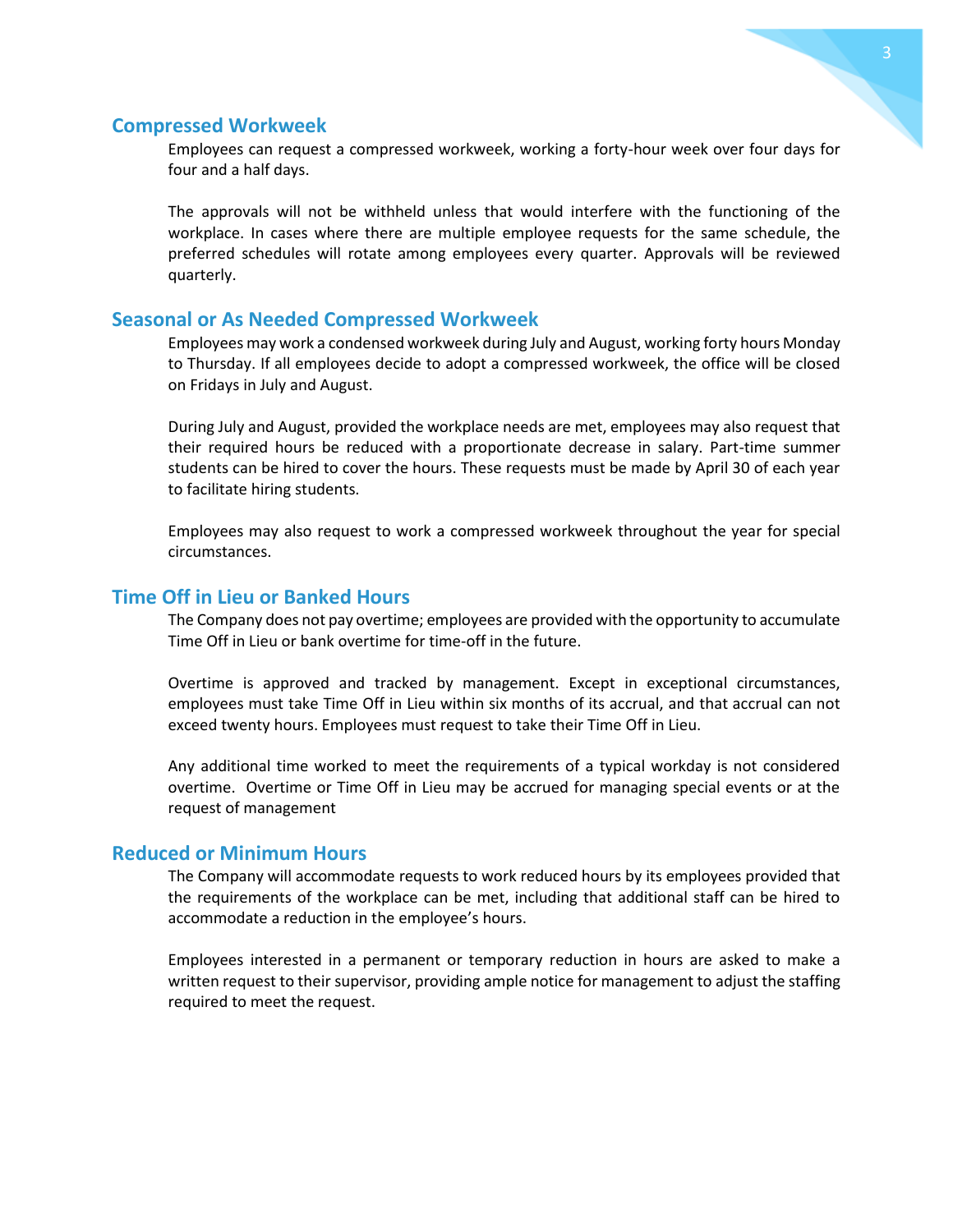

#### **Part-Time and Temporary Roles**

The Company offers several part-time options at its workplace and maintains at least two parttime employees to meet the workplace's needs and provide a staffing source when full-time regular staff are unable to work. Part-time positions are also an opportunity to provide work experience to youth and employment options for people who do not want to work a traditional workweek.

#### **Shared Roles**

The Company has several shared roles in place and will consider additional ones proposed by its employees. Employees in shared roles have a unique and collaborative relationship, being jointly and equally held accountable for achieving the role's objectives to continue the shared role arrangement.

Employees interested in creating a shared role should submit a proposal to management outlining the employees involved and the proposed schedule.

#### **FlexTime Pool**

The Company encourages collaboration among its employees while working a shift together and in scheduling. Employees are made aware of the staffing requirements three weeks in advance and are encouraged to work together to cover the available shifts with the required number of employees. The schedule is a fillable document available a[t www.xxx.com.](http://www.xxx.com/) Once self-scheduled, employees are responsible for reaching out to colleagues to cover their shifts if they cannot work those shifts for various reasons.

Management will confirm that the workplace's needs are met one week after the scheduling form is posted. If the business' needs are not met, management will make necessary adjustments to the schedule.

#### **Working from Home**

The Company's employees who carry out a substantial part of their work on a computer or by telephone may, on occasion, work from home in approved circumstances. An employee requesting to work from home must communicate the objectives that can be accomplished and report on those objectives.

Employees who request to work from home on occasion are responsible for providing the equipment and technology required to fulfill their job requirements.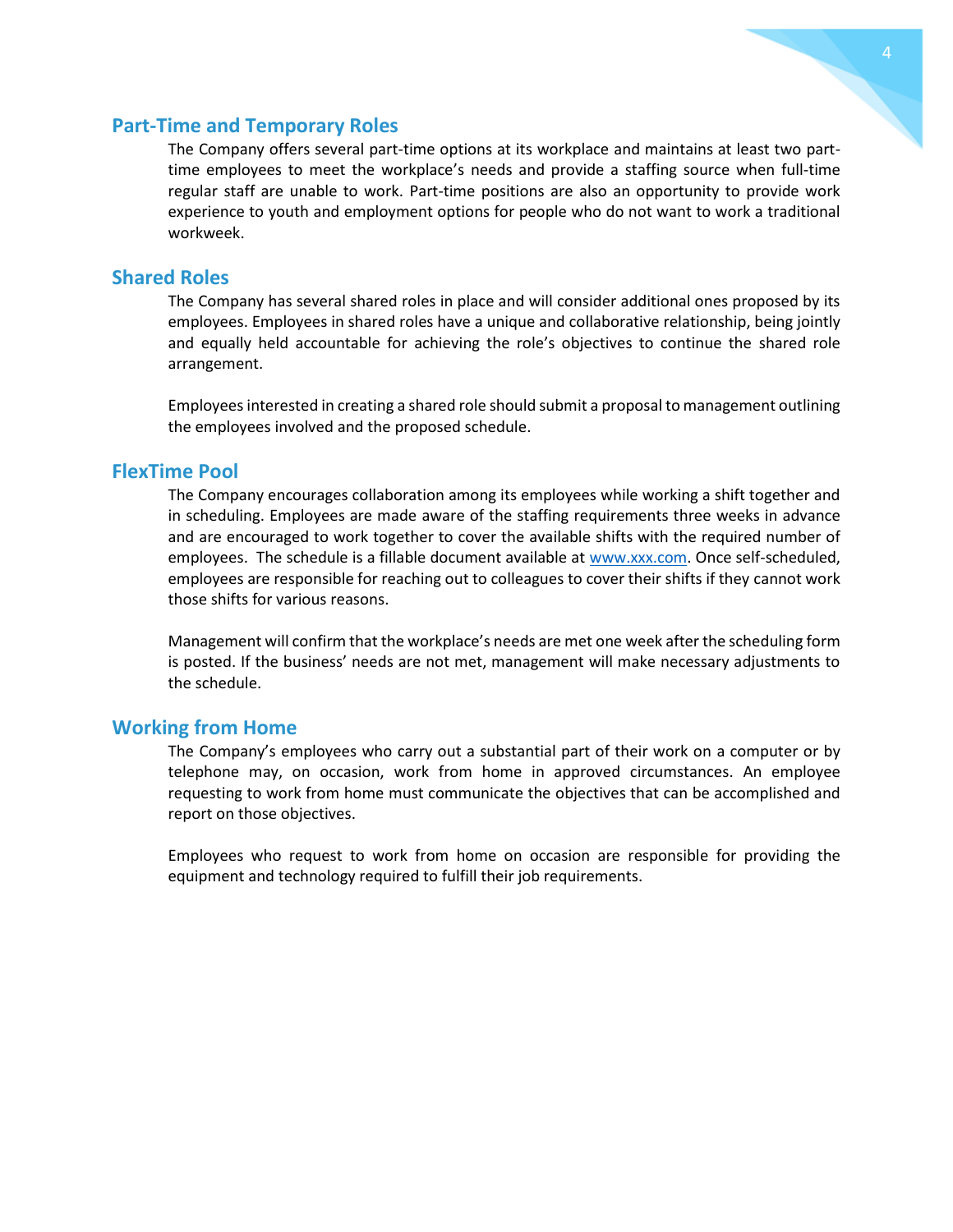# **Sample Template**

## **Flexible Working Hour Arrangements Policy**

[EMPLOYER NAME] is committed to providing a workplace environment that is inclusive and respects the dignity of those in our workforce. All employees have the right to a workplace free from discrimination based upon parental status or gender.

To ensure that persons who are otherwise able to work are not unfairly excluded from doing so, [EMPLOYER NAME] is committed to making every reasonable effort to accommodate the needs of its employees.

This policy sets out a process for [EMPLOYER NAME] and its employees to follow where flexible working arrangements are sought by an employee.

#### **Flexible Working Hour Arrangements ("Flex-time")**

1. The Employer shall, where operational requirements and efficiency of the Employer permit, authorize a flexible working hours schedule.

#### **Operational Requirements**

- 2. Flexible work arrangements are not appropriate for all employees or positions and are not a universal employee benefit.
- 3. Flex-time will only be authorized where operational requirements permit and the provision of services is not adversely affected.

#### **Eligibility**

- 4. Existing employees may request flex-time to be reviewed under the following considerations:
	- the applicant must be permanent employees
	- the applicant must be suitably qualified and capable of carrying out the duties and responsibilities of the position as if under regular working hour arrangements
	- varying standard hours from day to day will not negatively effect the Employer revenue, organization morale, or provision of services
	- there shall be no added cost to the Employer directly resulting from any flex-time arrangement
- 5. A position vacated by an employee participating in flex-time may be posted as a position with flexible working hours and in accordance with organizational hiring procedures.

#### **Flex-time Requests**

6. An employee requesting approval to implement a job sharing arrangement will submit the appropriate application form to the immediate supervisor of their position.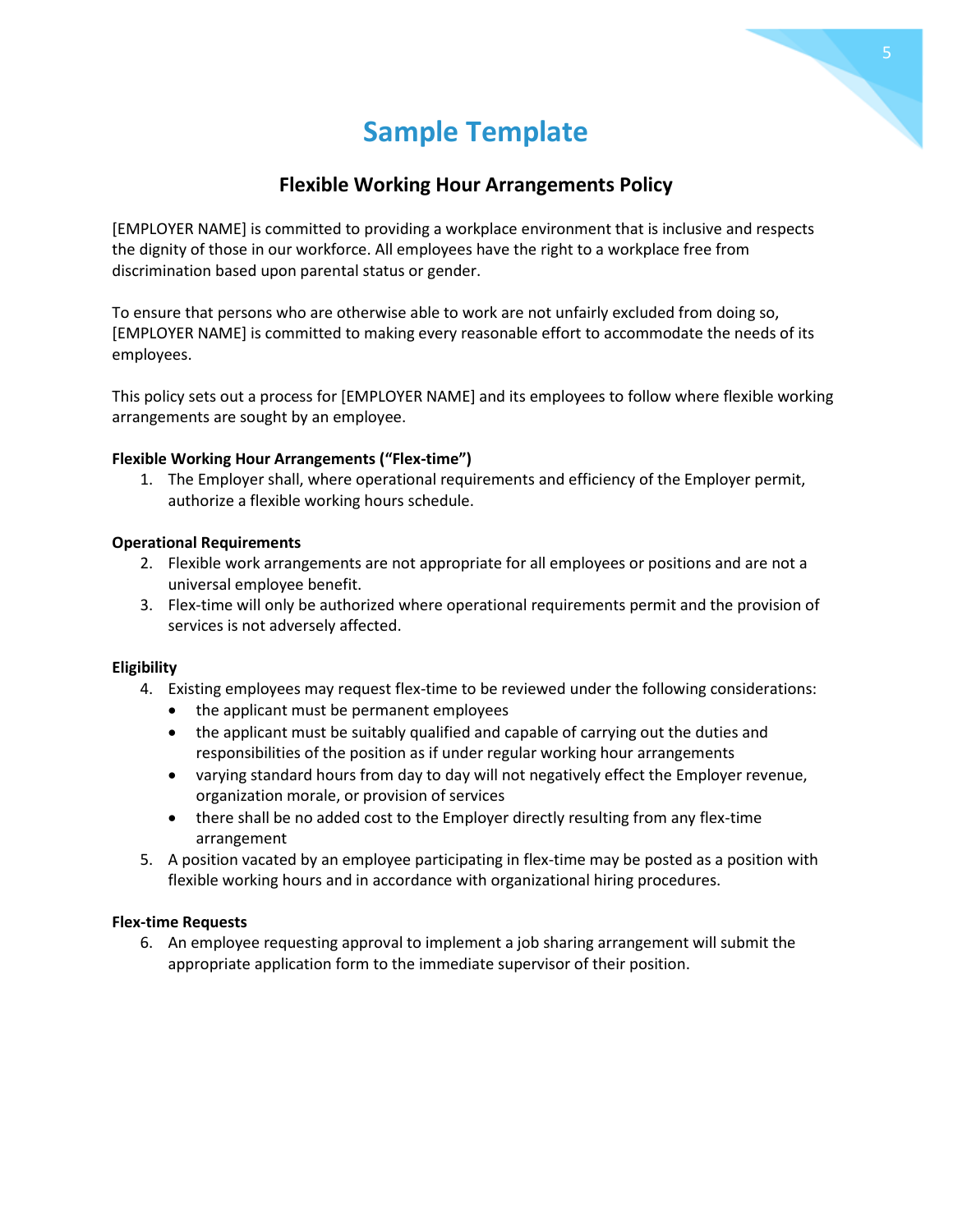

#### **Flex-Time Trial**

- 7. Where an employee has indicated a desire to participate in flex-time, the Employer may authorize experiments with a modified work week schedule, providing operational requirements permit and the provision of service is not adversely affected.
- 8. An flex-time trial may last up to [THREE MONTHS].
- 9. Five business days before the end of a flex-time trial, the Employer must provide the employee with a definitive response to a flexible working hours request.

#### **Response to Flex-time Requests**

- 10. Employer must provide written response to the employee request for flex-time within 15 business days of receiving a flex-time request. The written response may be either direction to commence a flex-time trial or a definitive answer.
- 11. Flex-time arrangements are individualized to reflect the employee's particular needs and circumstances, short of causing disruptions to [EMPLOYER NAME]. The employee's working hour preferences will be considered but are not determinative.
- 12. Where a flex-time request is approved, the agreement must be done in writing and must clearly show the hours of work agreed upon.
	- a. The employee may request a written copy of their flex-time confirmation and new work schedule, in an accessible format.
- 13. Where a flex-time request is denied on the basis that the applicant is not eligible, [the supervisor/the Human Resources Department/[EMPLOYER NAME]] will advise the employee [in writing] [including the reasons for the decision].
- 14. When flex-time is refused, but the employee believes that the role their position fulfills at [EMPLOYER NAME] would not be adversely affected by flex-time arrangements, the employee may submit a written request for a review of the decision.

#### **Flex-Time Requirements**

- 15. If the Employers and employees can agree to standard hours that vary from day to day, however, agreements cannot establish standard hours of work that exceed:
	- a. 10 hours per day
	- b. 40 hours per week
- 16. If the employee works more than the hours set out in 15(a) and 15(b), this is overtime and must be paid at 1 ½ times the employee's regular wage rate.
- 17. Flex-time employees will be required to fulfill the regular time work schedule requirements averaged over a maximum of two (2) complete bi-weekly pay periods, except where a request for a greater averaging period has the prior approval of the Employer.
- 18. Employees must get approval for their modified schedule two weeks before the scheduled time, in consultation with management and where operational requirements make it feasible.
- 19. Where an employee's modified day falls on a holiday, the Employer shall permit the employee to take his/her modified day on another day.
- 20. An employee's anniversary and/or service date for the purposes of earning a merit increment, increment in vacation entitlement, etc. will remain unchanged as if the employee were working on a regular hours basis.
- 21. Flexible work arrangements will be reviewed by the direct supervisor of the position at least annually thereafter to ensure continued success.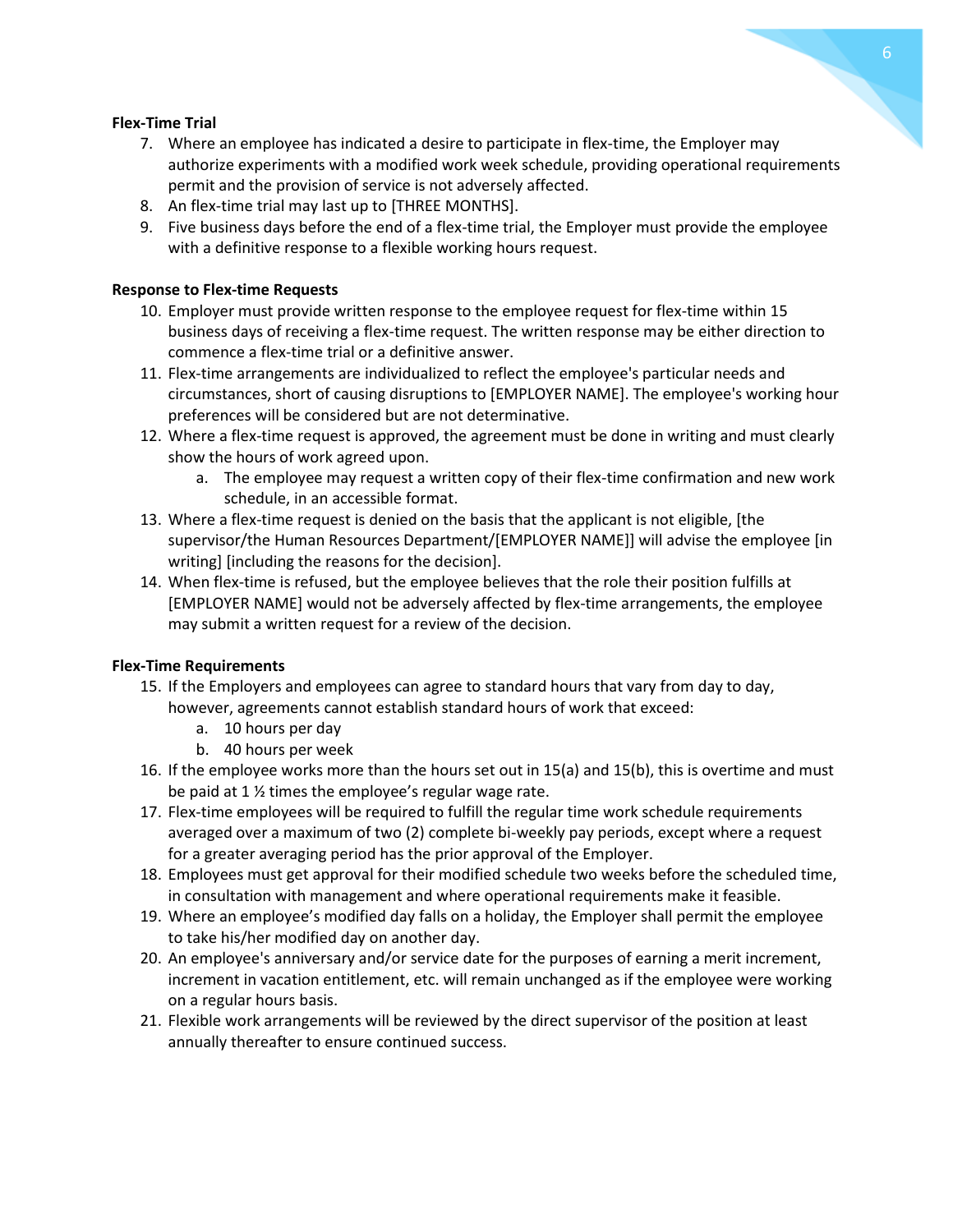

#### **Flex-Time Termination**

22. In the event that a flexible working hours system:

- a. does not result in the provision of a satisfactory service to the public;
- b. incurs an increase in the cost to the employing department; or
- c. is operationally impractical for other reasons

The employing department may require a return to regular times of work, in which case, employees shall be provided with sixty (60) calendar days' notice of such requirement.

23. If either participant or the Employer wishes to terminate the flex-time arrangement, a minimum of thirty (30) calendar days' written notice shall be required.

#### **Privacy**

24. Confidentiality will be maintained, consistent with the needs of the accommodation process. Personal information will only be disclosed to those with a demonstrated need to know for the purposes of determining or providing accommodation, as required to take corrective action for violation of this policy, or as required by law.

#### **No Reprisals**

25. No reprisal or penalty will be taken against a person for requesting flex-time in good faith. [Any [employee/worker] who pursues a request for flex-time in bad faith, maliciously or without a reasonable and probable basis, or who engages in a reprisal against an employee for requesting accommodation will be subject to discipline[, in accordance with [EMPLOYER NAME]'s Disciplinary Policy].

#### **Administration**

- 26. This Policy will be reviewed and updated whenever there is a change that affects its effectiveness. [EMPLOYER NAME] expressly reserves the right to change, modify or delete the provisions of this Policy without notice.
- 27. [DEPARTMENT NAME] is responsible for the administration of this policy. If employees have questions regarding this policy, they may contact [DEPARTMENT NAME].

[Dated: [DATE]] [\_\_\_\_\_\_\_\_\_\_\_\_\_\_\_\_\_\_\_\_\_\_\_\_\_\_\_\_\_\_] [Position Title]

\_\_\_\_\_\_\_\_\_\_\_\_\_\_\_\_\_\_\_\_\_\_\_\_

\_\_\_\_\_\_\_\_\_\_\_\_\_\_\_\_\_\_\_\_\_\_\_\_

\_\_\_\_\_\_\_\_\_\_\_\_\_\_\_\_\_\_\_\_\_\_\_\_

#### **Acknowledgment of Receipt and Review**

I, \_\_\_\_\_\_\_\_\_\_\_\_\_\_\_\_\_\_\_\_\_\_\_ (employee name), acknowledge that on \_\_\_\_\_\_\_\_\_\_\_\_\_\_\_\_\_\_\_\_\_ (date), I received a copy of [EMPLOYER NAME]'s Flexible Working Arrangements Policy, and that I read it, understood it and agree to comply with it.

Signature

Printed Name

Date]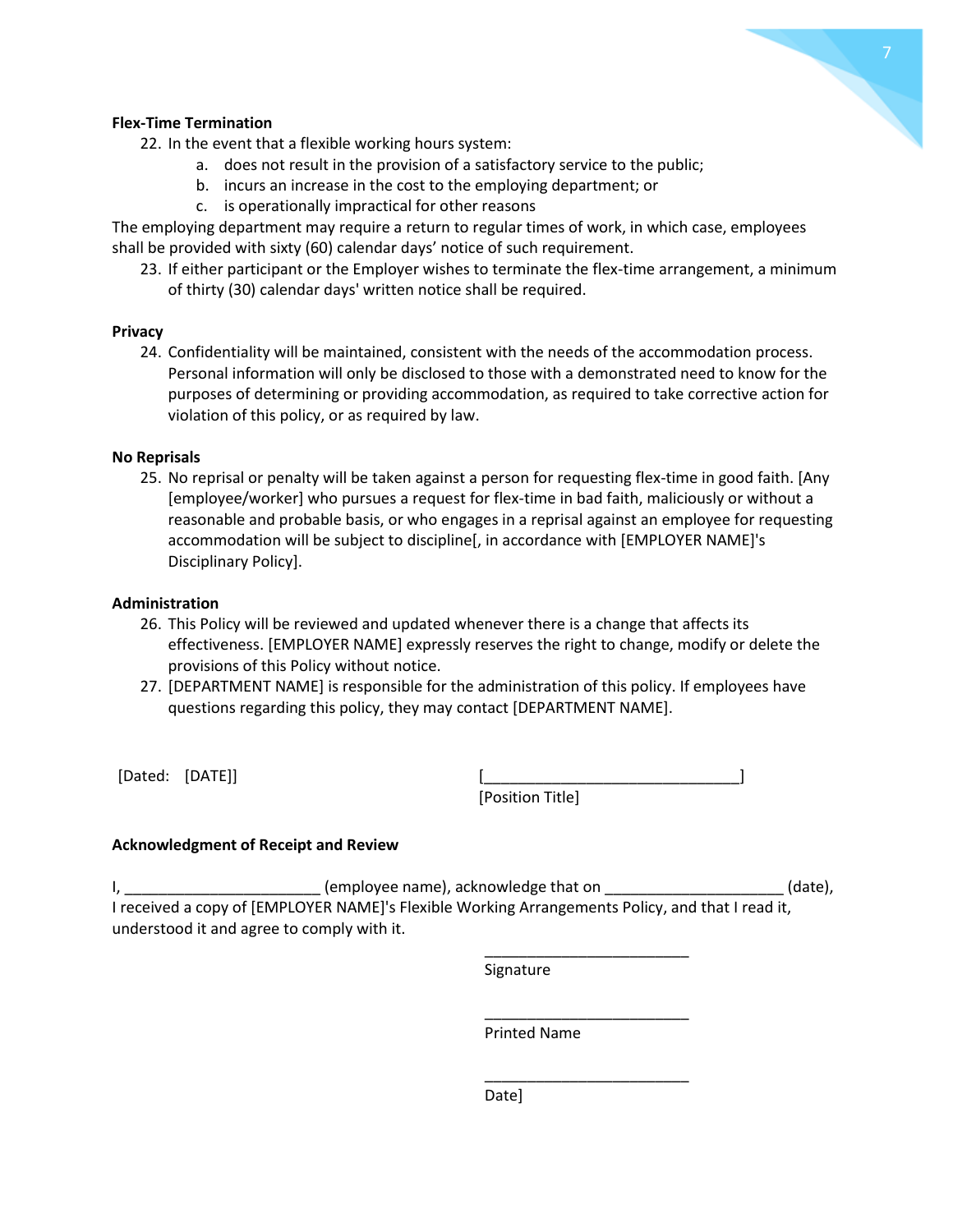# **Additional Employer Guides**

**Family Forward North Carolina** <https://familyforwardnc.com/>

**Employers for Childcare - UK** <https://www.employersforchildcare.org/report/how-to-be-a-family-friendly-employer-guide/>

**My Family Friendly – UK**  <https://www.myfamilycare.co.uk/resources/white-papers/family-friendly-employer-guide>

## **Guidance for FlexTime Options**

**Flexible Schedule Compressed Week Policy** [https://www.shrm.org/resourcesandtools/tools-and-samples/policies/pages/cms\\_005020.aspx](https://www.shrm.org/resourcesandtools/tools-and-samples/policies/pages/cms_005020.aspx)

**Time off in lieu explained** <https://factorialhr.com/blog/time-in-lieu-explained/>

**Workforce** [www.workforce.com](http://www.workforce.com/)

**HRdownloads**  [www.hrdownloads.com](http://www.hrdownloads.com/)

## **Additional Information**

**Canada's Top Family-Friendly Employers** <https://www.canadastop100.com/family/>

**Is Flex Time a Good Fit for your Business?** <https://www.nfib.com/content/resources/national/bizhelp-flex-time-pros-and-cons-68597/>

**Government of Canada -Report on Consultations Related to FlexTime** [https://www.canada.ca/en/employment-social-development/services/consultations/what-was](https://www.canada.ca/en/employment-social-development/services/consultations/what-was-heard.html)[heard.html](https://www.canada.ca/en/employment-social-development/services/consultations/what-was-heard.html)

**Government of Manitoba**  [https://www.gov.mb.ca/labour/standards/doc,individual\\_flex\\_time\\_agreements,factsheet.html](https://www.gov.mb.ca/labour/standards/doc,individual_flex_time_agreements,factsheet.html)

**7 Types of Flextime to Consider for your Office** <https://www.zenefits.com/workest/7-types-flexible-work-arrangements/>